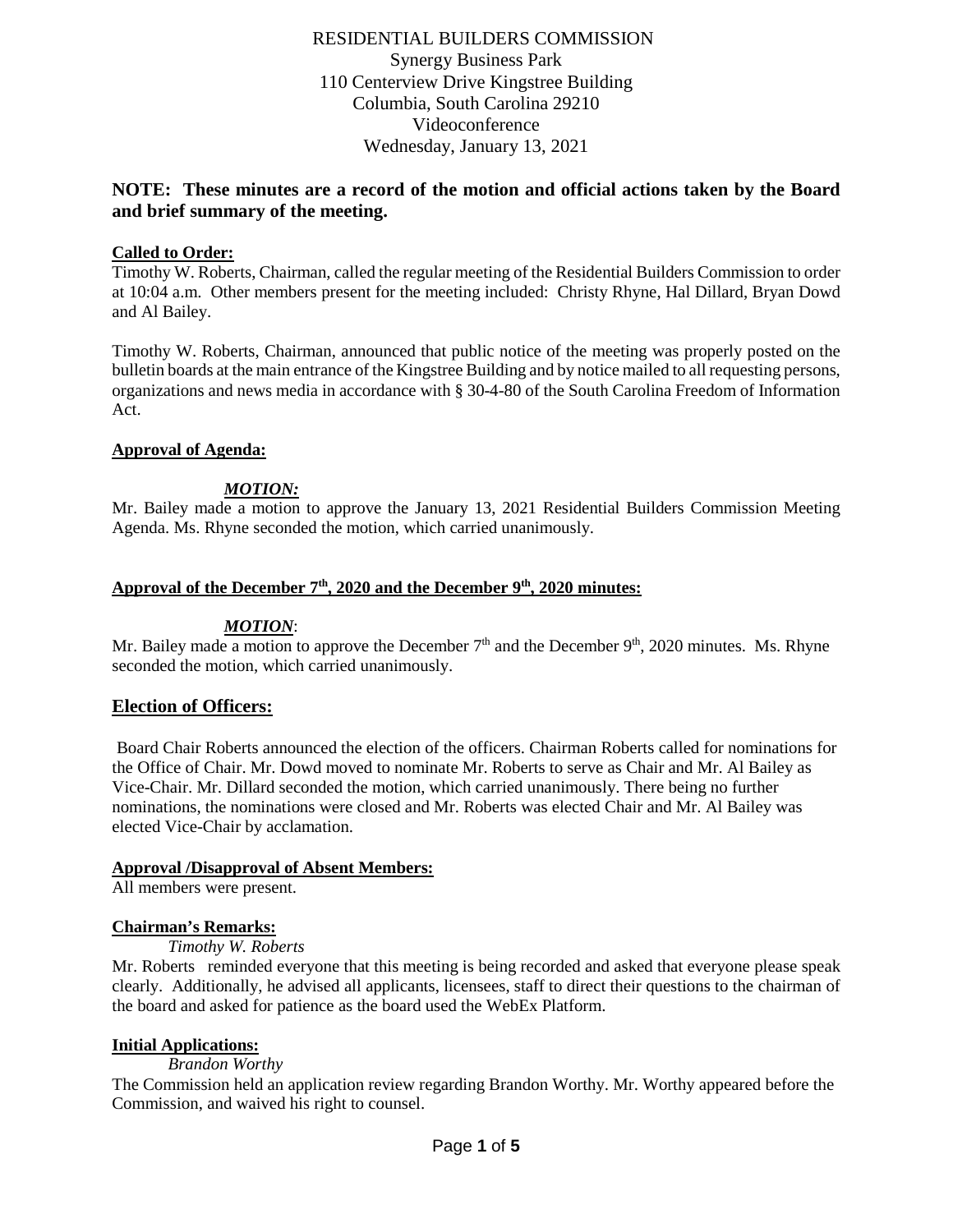# *MOTION*:

Ms. Rhyne made a motion to allow Mr. Worthy to sit for the exam. Mr. Bailey seconded the motion, which carried unanimously.

## *Dalton Smith*

The Commission held an application review regarding Dalton Smith. Mr. Smith appeared before the Commission and waived his right to counsel. He presented a witness Mr. Carson Jolly.

# *MOTION*:

Mr. Bailey made a motion to deny Mr. Smith's request at this time due to lack of evidence of experience. Mr. Dillard seconded the motion, which carried unanimously.

## *Daniel Pigulko*

The Commission held an application review regarding Daniel Pigulko. Mr. Pigulko appeared before the Commission and waived his right to counsel.

## *MOTION*:

Mr. Dillard made a motion to deny Mr. Pigulko's request at this time due to lack of evidence of experience. Mr. Bailey seconded the motion, which carried unanimously.

## *David Gibson*

The Commission held an application review regarding David Gibson. Mr. Gibson appeared before the Commission and waived his right to counsel.

## *MOTION*:

Ms. Rhyne made a motion to allow Mr. Gibson to sit for the exam. Mr. Dillard seconded the motion, which did not carry unanimously. Mr. Dowd opposed.

## *Houston Henry*

The Commission held an application review regarding Houston Henry. Mr. Henry appeared before the Commission and was represented by counsel Mr. Bryan Letteer. He also presented a witness Mr. Daniel Henry.

## *MOTION*:

Mr. Dowd made a motion to allow Mr. Houston to sit for the exam. Mr. Dillard seconded the motion, which carried unanimously.

## *Jason Jackson*

The Commission held an application review regarding Jason Jackson. Mr. Jackson appeared before the Commission and waived his right to counsel.

## *MOTION*:

Mr. Dillard made a motion to allow Mr. Jackson to sit for the exam. Mr. Bailey seconded the motion, which carried unanimously.

## *Jason McLean*

The Commission held an application review regarding Jason McLean. Mr. McLean appeared before the Commission and waived his right to counsel. He presented two witnesses Mr. John Tate and Mr. Carlon Hart.

## *MOTION*:

Mr. Dillard made a motion to allow Mr. McLean to sit for the exam. Mr. Dowd seconded the motion, which carried unanimously.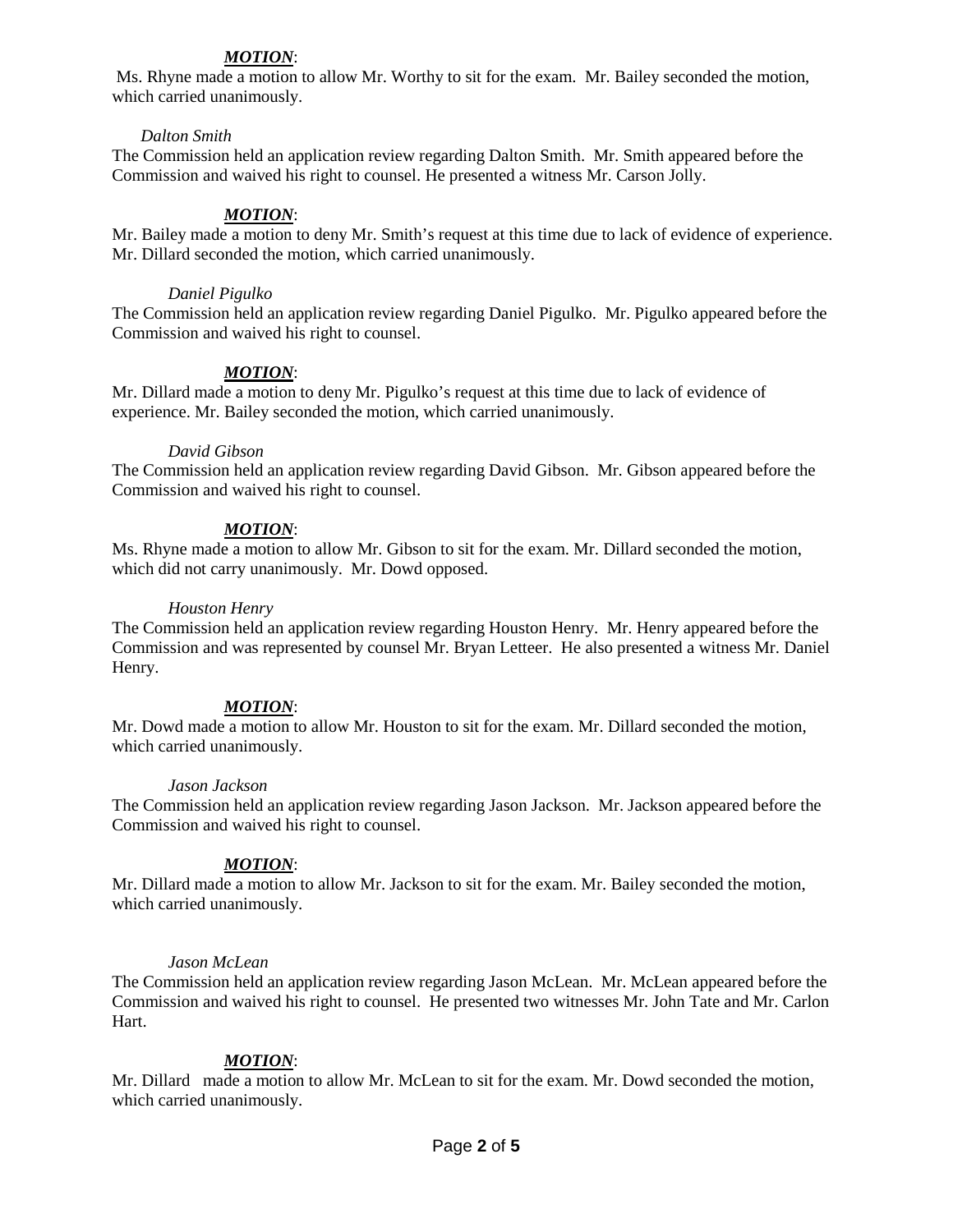\*\*Mr. Roberts had to leave the meeting due to technical issues. Mr. Bailey took over as Chair.

### *Kenneth Brown*

The Commission held an application review regarding Mr. Kenneth Brown. Mr. Brown appeared before the Commission and waived his right to counsel.

# *MOTION*:

Mr. Dillard made a motion to deny Mr. Brown's request at this time due to lack of evidence of experience. Mr. Dowd seconded the motion, which carried unanimously.

\*\* Mr. Roberts returned to the meeting and resumed over the Chair duties.

#### *Mark Stines*

The Commission held an application review regarding Mr. Mark Stines. Mr. Stines appeared before the Commission and waived his right to counsel. He presented two witnesses Mr. Matt Stines and Mr. Douglas Stines.

## *MOTION*:

Mr. Bailey made a motion to allow Mr. Stines to sit for the exam. Ms. Rhyne seconded the motion, which carried unanimously.

#### *Oliver James*

The Commission held an application review regarding Mr. Oliver James. Mr. James appeared before the Commission and waived his right to counsel.

### *MOTION*:

Ms. Rhyne made a motion to allow Mr. James to sit for the exam. Mr. Dillard seconded the motion, which carried unanimously.

### *Franklin Fields*

The Commission held an application review regarding Mr. Franklin Fields. Mr. Fields appeared before the Commission and waived his right to counsel.

### *MOTION*:

Mr. Bailey made a motion to approve Mr. Fields renewal with the condition Mr. Fields provide a clean SLED report at the next renewal. Ms. Rhyne seconded the motion, which did not carry unanimously. Mr. Dowd and Mr. Dillard opposed. Mr. Roberts voted affirmatively due to the tie in the voting.

### *Mark Warnock*

The Commission held an application review regarding Mr. Mark Warnock. Mr. Warnock appeared before the Commission and along with his counsel Mr. Paul Reeves.

### *MOTION*:

Mr. Dowd made a motion to approve Mr. Warnock's renewal with the condition that if Mr. Warnock is convicted he must appear before the Commission. Ms. Rhyne seconded the motion, which carried unanimously.

### *Erich Kemper*

Mr. Erich Kemper did not appear before the Commission.

### *MOTION*:

No motions were made.

#### *Travis Williams*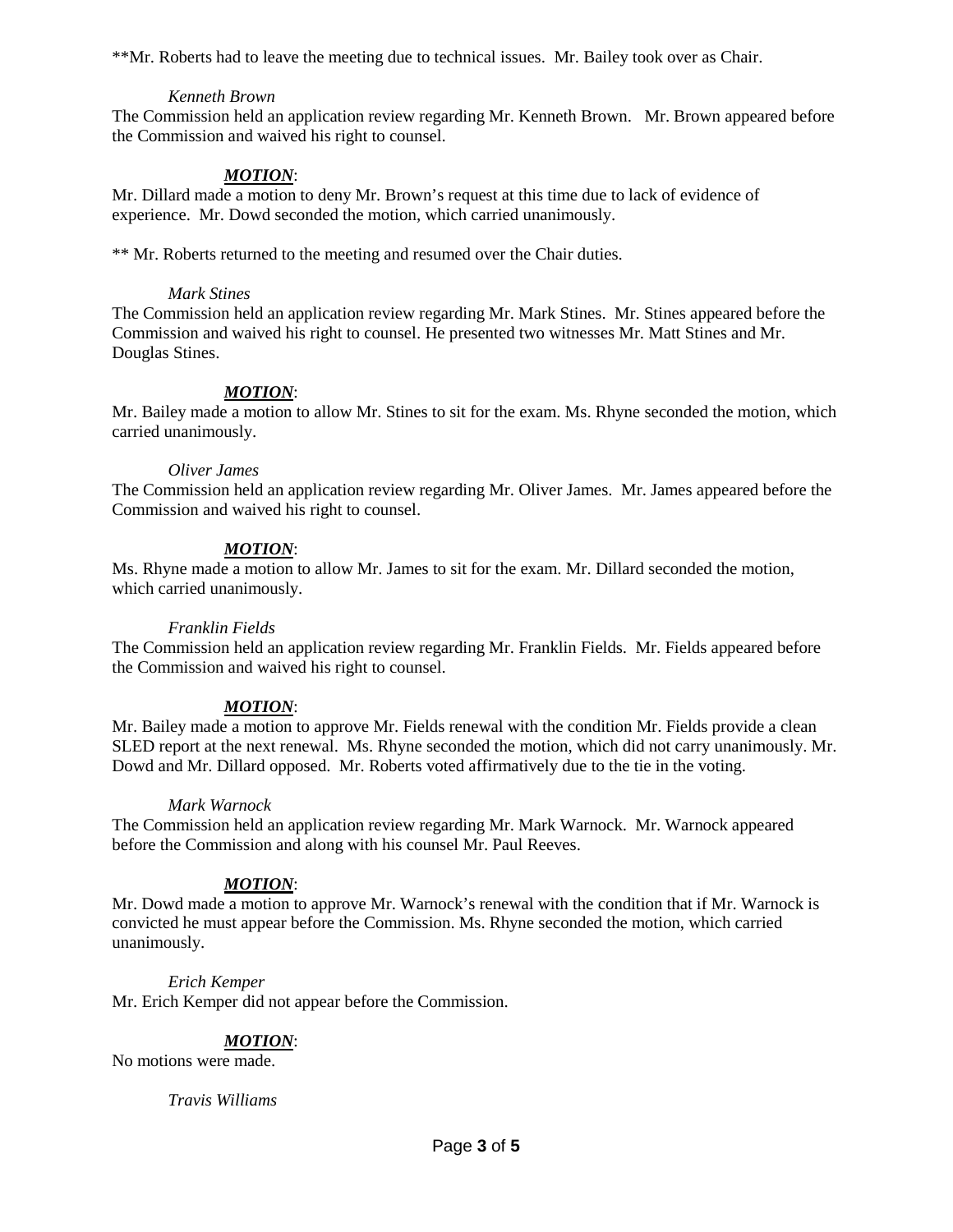The Commission held an application review regarding Mr. Travis Williams. Mr. Williams appeared before the Commission and waived his right to counsel.

### *MOTION*:

Mr. Dowd made a motion to approve Mr. William for a specialty registration with the condition that he carry a \$10,000 bond at all times. Ms. Rhyne seconded the motion, which carried unanimously.

### **APA Home Inspector – Willie Carpenter**

Mr. Willie Carpenter appeared before the Commission to request approval for APA Home Inspector course.

## *MOTION*:

Mr. Dillard made a motion to enter into executive session to receive legal advice regarding Mr. Carpenter's request. Ms. Rhyne seconded the motion, which carried unanimously.

## *MOTION*:

Mr. Bailey made a motion to exit executive session after receiving legal advice regarding Mr. Carpenter's request. Ms. Rhyne seconded the motion, which carried unanimously.

## *MOTION*:

Mr. Bailey made a motion to approve the APA Home Inspector Course as an approved course. Ms. Rhyne seconded the motion, which carried unanimously.

## **Administrator's Remarks for Information:**

Janet Baumberger, Administrator

Ms. Baumberger informed the Commission she sent over the information regarding their current Economic Interest Statements for the current year. She also informed the Commission that there were at least two bills currently in Committee at the State House.

### **OIE Report – Mr. Todd Bond:**

*Todd Bond, Chief Investigator of OIE* Janet presented the reports on Mr. Bond's behalf.

### **New Business:**

A. Resolution Guidelines

### *MOTION*

Mr. Bailey made a motion to approve the IRC Resolution Guidelines. Ms. Rhyne seconded the motion, which carried unanimously.

B. Recommendations of the IRC

### *MOTION*

Mr. Bailey made a motion to approve the IRC Resolution Guidelines. Ms. Rhyne seconded the motion, which carried unanimously.

#### **Old Business:**

No old Business was discussed.